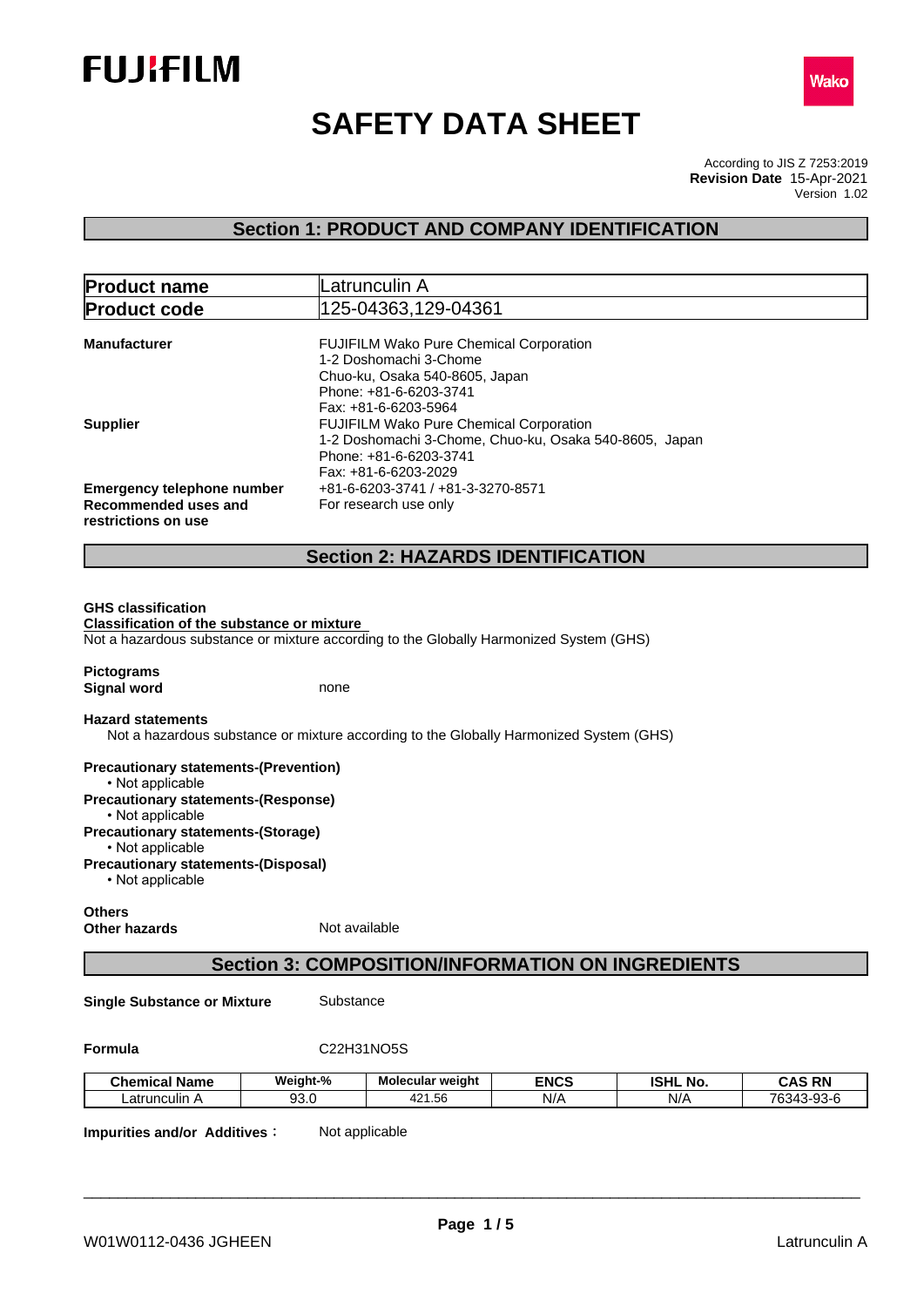### **Section 4: FIRST AID MEASURES**

#### **Inhalation**

Remove to fresh air. If symptoms persist, call a physician.

#### **Skin contact**

Wash off immediately with soap and plenty of water. If symptoms persist, call a physician.

#### **Eye contact**

IF IN EYES: Rinse cautiously with water for several minutes. Remove contact lenses, if present and easy to do. Continue rinsing. Immediate medical attention is required.

#### **Ingestion**

Rinse mouth. Never give anything by mouth to an unconscious person. Call a physician or poison control center immediately. Do not induce vomiting without medical advice.

#### **Protection of first-aiders**

Use personal protective equipment as required.

### **Section 5: FIRE FIGHTING MEASURES**

#### **Suitable extinguishing media**

Water spray (fog), Carbon dioxide (CO2), Foam, Extinguishing powder, Sand

**Unsuitable extinguishing media**

No information available

#### **Specific hazards arising from the chemical product**

Thermal decomposition can lead to release of irritating and toxic gases and vapors.

**Special extinguishing method**

No information available **Special protective actions for**

### **fire-fighters**

Use personal protective equipment as required.Firefighters should wear self-contained breathing apparatus and full firefighting turnout gear.

### **Section 6: ACCIDENTAL RELEASE MEASURES**

### **Personal precautions, protective equipment and emergency procedures**

For indoor, provide adequate ventilation process until the end of working. Deny unnecessary entry other than the people involved by, for example, using a rope. While working, wear appropriate protective equipments to avoid adhering it on skin, or inhaling the gas. Work from windward, and retract the people downwind.

#### **Environmental precautions**

To be careful not discharged to the environment without being properly handled waste water contaminated.

#### **Methods and materials for contaminent and methods and materials for cleaning up**

Sweep up and gather scattered particles, and collect it in an empty airtight container.

#### **Recoverly, neutralization**

No information available

#### **Secondary disaster prevention measures**

Clean contaminated objects and areas thoroughly observing environmental regulations.

### **Section 7: HANDLING AND STORAGE**

#### **Handling**

#### **Technical measures**

Avoid contact with strong oxidizing agents. Use with local exhaust ventilation.

#### **Precautions**

Do not rough handling containers, such as upsetting, falling, giving a shock, and dragging. Prevent leakage, overflow, and scattering. Not to generate steam and dust in vain. Seal the container after use. After handling, wash hands and face, and then gargle. In places other than those specified, should not be smoking or eating and drinking. Should not be brought contaminated protective equipment and gloves to rest stops. Deny unnecessary entry of non-emergency personnel to the handling area.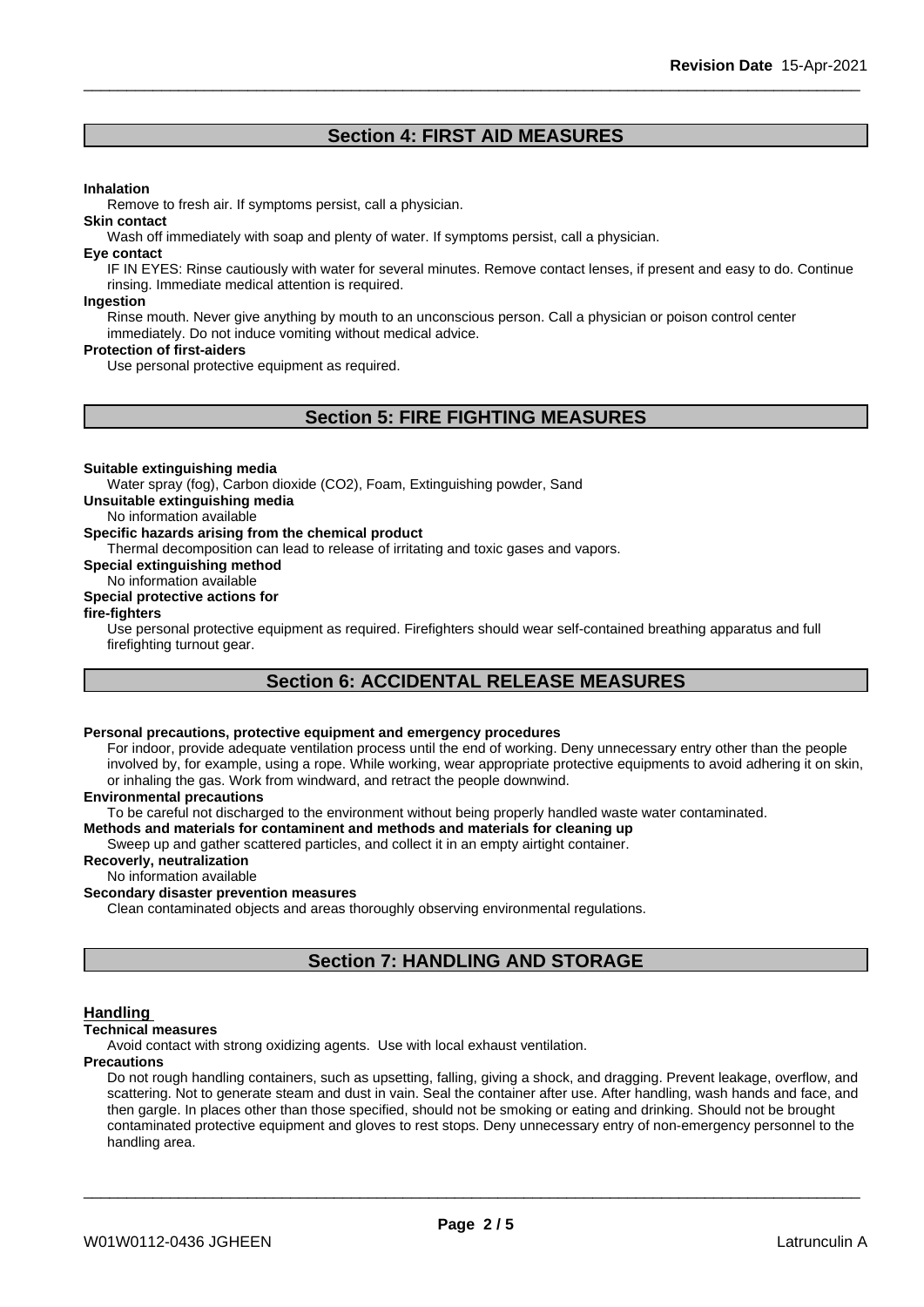#### **Safety handling precautions**

Avoid contact with skin, eyes or clothing. Use personal protective equipment as required.

### **Storage**

**Safe storage conditions Safe packaging material** Glass **Incompatible substances** Strong oxidizing agents

**Storage conditions** Container protected from light, and store tightly closed in freezer (-20°C).

### **Section 8: EXPOSURE CONTROLS/PERSONAL PROTECTION**

#### **Engineering controls**

In case of indoor workplace, seal the source or use a local exhaust system. Provide the safety shower facility, and handand eye-wash facility. And display their position clearly.

**Exposure limits** This product, as supplied, does not contain any hazardous materials with occupational exposure limits established by the region specific regulatory bodies.

**Personal protective equipment Respiratory protection** Dust mask **Hand protection** Protection gloves **Skinandbody protection** Long-sleeved work clothes

**Eye protection protective eyeglasses or chemical safety goggles** 

#### **General hygiene considerations**

Handle in accordance with good industrial hygiene and safety practice.

### **Section 9: PHYSICAL AND CHEMICAL PROPERTIES**

#### **Form**

| Color                                                  | White - nearly white                          |
|--------------------------------------------------------|-----------------------------------------------|
| Appearance                                             | crystalline powder - powder                   |
| Odor                                                   | No data available                             |
| Melting point/freezing point                           | No data available                             |
| Boiling point, initial boiling point and boiling range | No data available                             |
| <b>Flammability</b>                                    | No data available                             |
| <b>Evaporation rate:</b>                               | No data available                             |
| Flammability (solid, gas):                             | No data available                             |
| Upper/lower flammability or                            |                                               |
| explosive limits                                       |                                               |
| Upper:                                                 | No data available                             |
| Lower:                                                 | No data available                             |
| <b>Flash point</b>                                     | No data available                             |
| Auto-ignition temperature:                             | No data available                             |
| Decomposition temperature:                             | No data available                             |
| рH                                                     | No data available                             |
| <b>Viscosity (coefficient of viscosity)</b>            | No data available                             |
| <b>Dynamic viscosity</b>                               | No data available                             |
| <b>Solubilities</b>                                    | DMSO, chloroform, acetone, methanol: soluble. |
| n-Octanol/water partition coefficient: (log Pow)       | No data available                             |
| Vapour pressure                                        | No data available                             |
| <b>Specific Gravity / Relative density</b>             | No data available                             |
| Vapour density                                         | No data available                             |
| <b>Particle characteristics</b>                        | No data available                             |

### **Section 10: STABILITY AND REACTIVITY**

#### **Stability**

**Reactivity** No data available **Chemical stability** May be altered by light. **Hazardous reactions** None under normal processing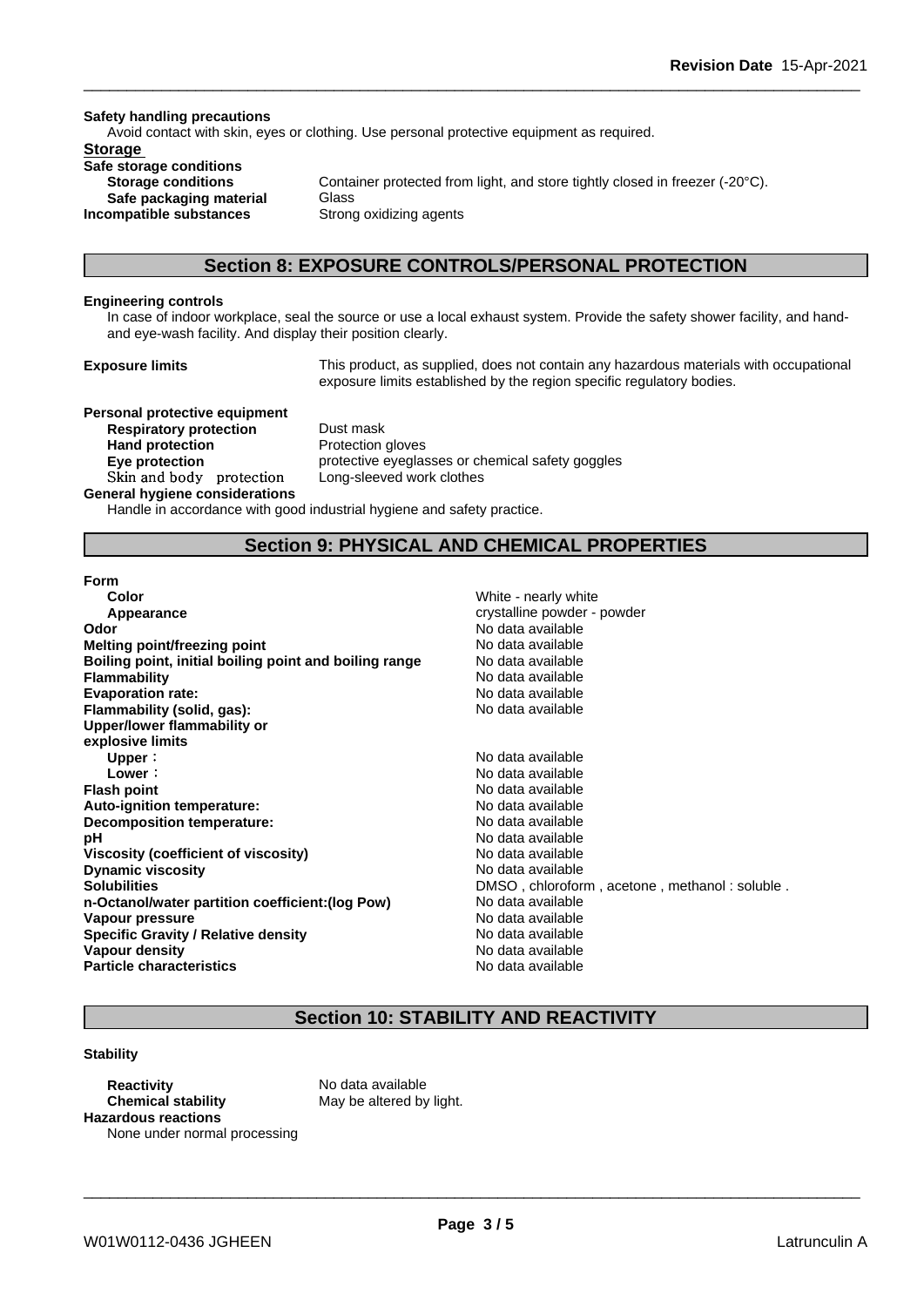**Conditions to avoid** Extremes of temperature and direct sunlight **Incompatible materials** Strong oxidizing agents **Hazardous decomposition products** Carbon monooxide (CO), Carbon dioxide (CO2), Nitrogen oxides (NOx), Sulfur oxides (SOx)

### **Section 11: TOXICOLOGICAL INFORMATION**

**Acute toxicity Acute toxicity Acute has a structure in the structure of**  $\mathbb{R}^n$  **No data available** 

**Skin irritation/corrosion** No data available **Serious eye damage/ irritation**<br> **Respiratory or skin sensitization**<br> **Respiratory or skin sensitization Respiratory or skin sensitization Reproductive cell mutagenicity** No data available **Carcinogenicity Carcinogenicity Carcinogenicity** 

**Reproductive toxicity No data available** No data available **STOT-single exposure**  $\qquad \qquad \qquad$  No data available **STOT-repeated exposure** No data available **Aspiration hazard No data available No data available No data available** 

### **Section 12: ECOLOGICAL INFORMATION**

**Ecotoxicity** No information available

**Other data** No data available

**Persistence and degradability** No information available **Bioaccumulative potential** No information available<br>**Mobility in soil** No information available No information available<br>No information available **Hazard** to the ozone layer

### **Section 13: DISPOSAL CONSIDERATIONS**

#### **Waste from residues**

Disposal should be in accordance with applicable regional, national and local laws and regulations. **Contaminated container and contaminated packaging**

Disposal should be in accordance with applicable regional, national and local laws and regulations.

### **Section 14: TRANSPORT INFORMATION**

| <b>ADR/RID</b><br>UN number<br>Proper shipping name:<br><b>UN classfication</b><br>Subsidiary hazard class<br>Packing group<br><b>Marine pollutant</b> | Not regulated<br>Not applicable |
|--------------------------------------------------------------------------------------------------------------------------------------------------------|---------------------------------|
| IMDG<br>UN number<br>Proper shipping name:<br>UN classfication<br>Subsidiary hazard class<br>Packing group                                             | Not regulated<br>-              |